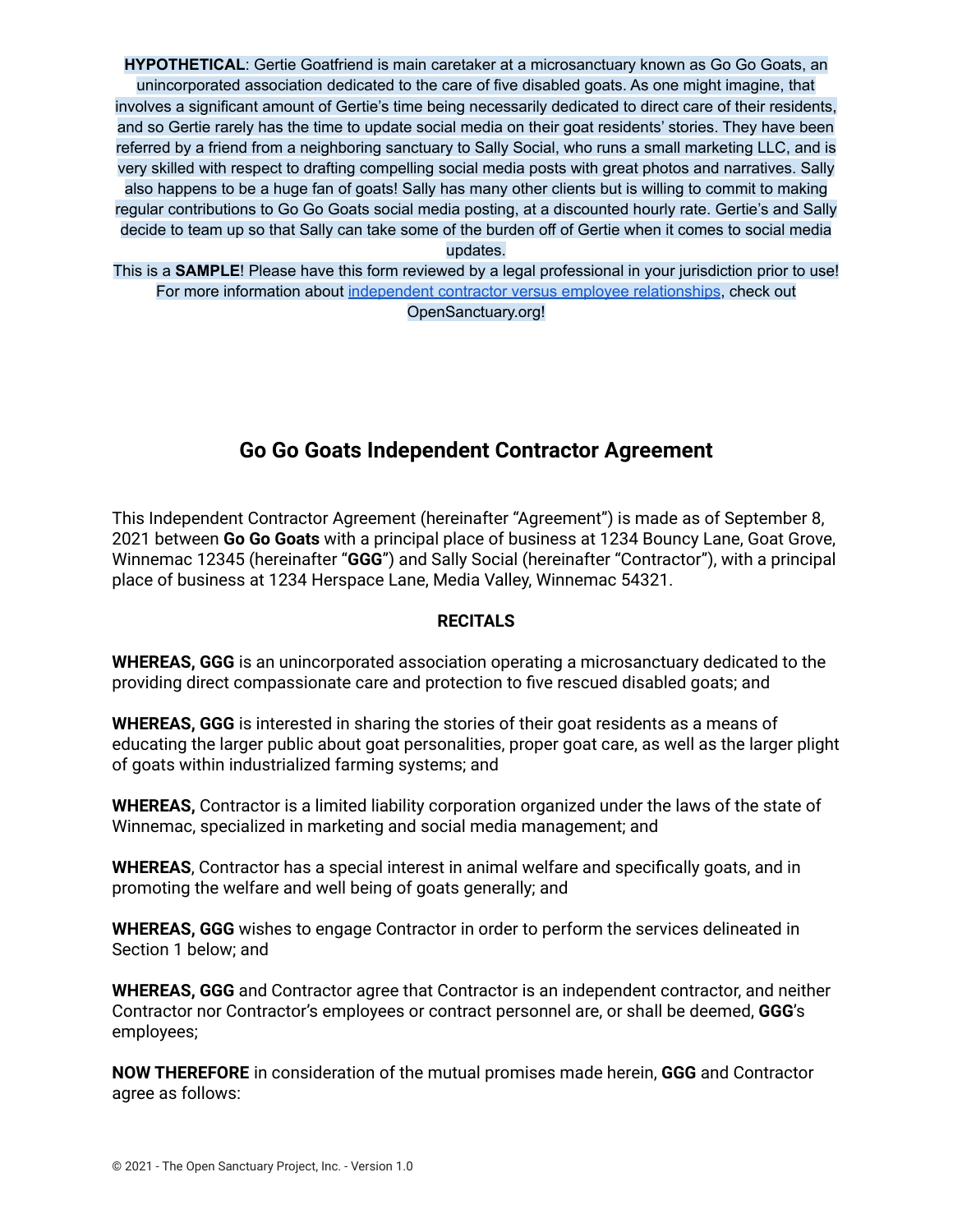- **1. Services to Be Performed:** Contractor agrees to perform the following services:
	- (a) **Initial Visit**: Visit GGG in order to photograph GGG's residents, with all photographs to be used to be approved in advance of use in writing by GGG. Gather and record background information and ongoing narratives from GGG on each resident.
	- (b) **Weekly Posts:** Create one social media post per week (the "Weekly Post") for eight weeks, or a total of eight Weekly Posts. Each Weekly Post shall consist of one photograph of a GGG resident, and a post of at least 250 words, with general content to be approved in advance by GGG. Contractor shall submit each weekly post to GGG for written approval, and upon receipt of written approval from GGG, shall share the post on GGG's Goatbook, Baastagram, and ClipClop accounts.

**2. Payment:** In consideration for the services to be performed by Contractor, **GGG** agrees to pay Contractor at the following rates:

- (a) **Initial Visit:** GGG shall pay Contractor at the rate of Twenty (\$20.00) Winnebucks per hour for all time spent photographing and gathering narrative and background about GGG residents.
- (b) **Weekly Posts:** GGG shall pay Contractor Twenty (\$20.00) Winnebucks per hour for eight social media posts, the "Weekly Posts," which shall be capped at a total of Thirty (\$30.00) Winnebucks per week including any time required for revisions.

Contractor shall be paid within a reasonable time after Contractor submits an invoice to **GGG**. The invoice should include the following:

- An invoice number;
- The dates covered by the invoice;
- And a summary of the work/hours spent performed in that time period.

**3. Expenses: GGG** shall reimburse Contractor for the following expenses that are attributable directly to work performed under this Agreement: fuel expenses for travel to and from **GGG**.

In order to be reimbursed for the above listed expenses, Contractor shall submit an itemized statement with receipts of Contractor's Expenses. **GGG** shall pay Contractor within 30 days after receipt of each statement.

**4. Deadline.** Each Weekly Post shall be submitted to **GGG** for approval by 5:00 PM on the Tuesday of the week that it is to be posted. **GGG** shall have 48 hours to review and approve the Weekly Post or suggest revisions. Contractor shall have an additional 24 hours to make the proposed revisions and post the Weekly Post.

**5. Vehicles and Equipment:** Contractor will furnish all vehicles, equipment, tools, and materials used to provide the services required by this Agreement. **GGG** will not require Contractor to rent or purchase any equipment, product, or service as a condition of entering into this Agreement.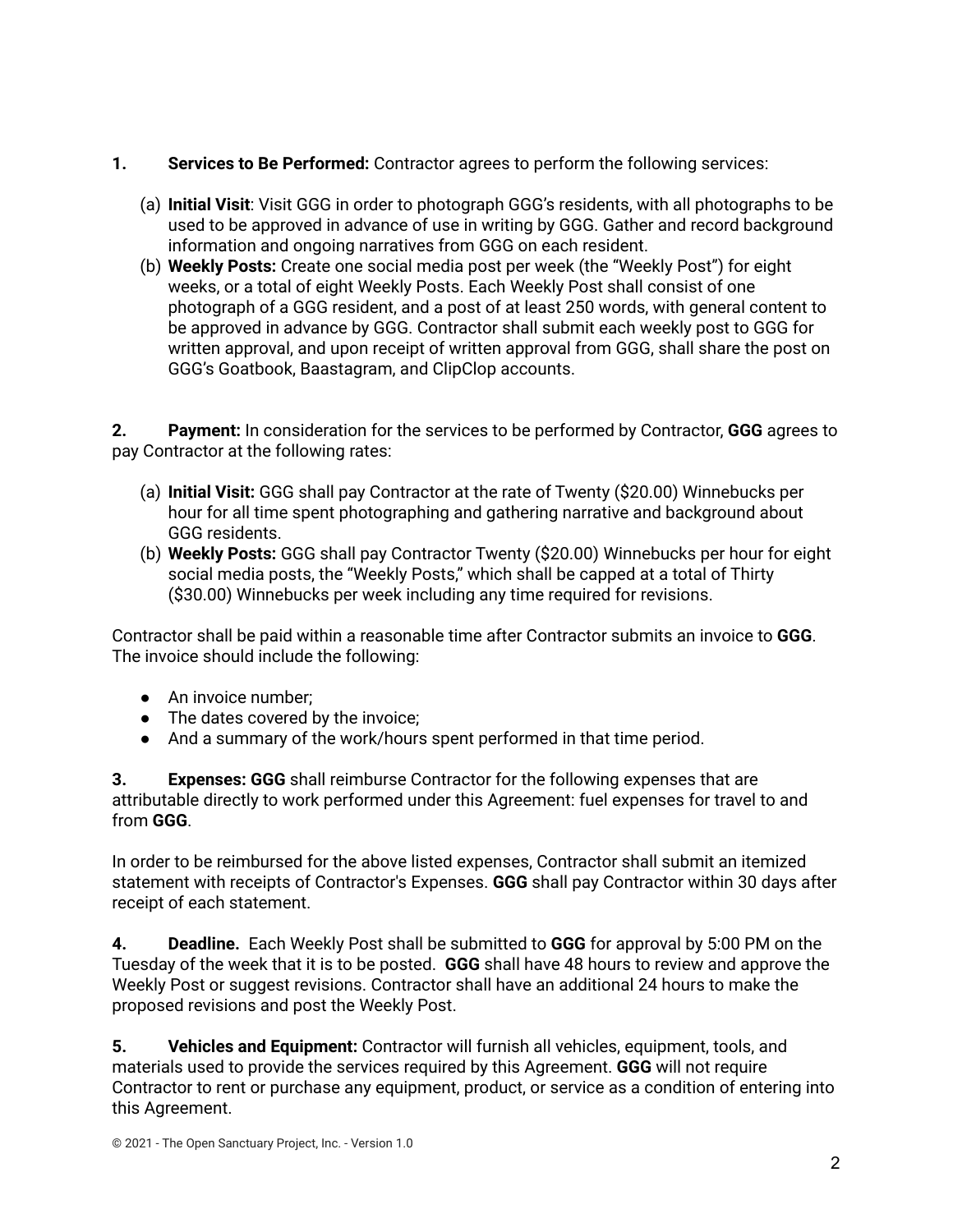**6. Independent Contractor Status:** Contractor is an independent contractor, and neither Contractor nor Contractor's employees or contract personnel are, or shall be deemed, **GGG**'s employees. In its capacity as an independent contractor, Contractor agrees and represents, and **GGG** agrees, as follows:

 $\lceil \checkmark \rceil$  Contractor has the right to perform services for others during the term of this Agreement.

 $\lceil \boldsymbol{\checkmark} \rceil$  Contractor has the sole right to control and direct the means, manner, and method by which the services required by this Agreement will be performed. Contractor shall select the routes taken, starting and quitting times, days of work, and order the work is performed.

 $\lceil \checkmark \rceil$  Contractor has the right to hire assistants as subcontractors or to use employees to provide the services required by this Agreement.

[ ✔ ] Neither Contractor nor Contractor's employees or contract personnel shall be required to wear any uniforms provided by **GGG.**

 $\lceil \vee \rceil$  The services required by this Agreement shall be performed by Contractor, Contractor's employees, or contract personnel, and **GGG** shall not hire, supervise, or pay any assistants to help Contractor.

[ ✔ ] Neither Contractor nor Contractor's employees or contract personnel shall receive any training from **GGG** in the professional skills necessary to perform the services required by this Agreement.

 $[\mathbf{v}]$  Neither Contractor nor Contractor's employees or contract personnel shall be required by **GGG** to devote full time to the performance of the services required by this Agreement.

**7. Business Licenses, Permits, and Certificates:** Contractor represents and warrants that Contractor and Contractor's employees and contract personnel will comply with all federal, state, and local laws requiring drivers and other licenses, business permits, and certificates required to carry out the services to be performed under this Agreement.

## **8. State and Federal Taxes: GGG** will **not**:

- Withhold FICA (Social Security and Medicare taxes) from Contractor's payments or make FICA payments on Contractor's behalf;
- make state or federal unemployment compensation contributions on Contractor's behalf, or;
- Withhold state or federal income tax from Contractor's payments.

Contractor shall pay all taxes incurred while performing services under this Agreement including all applicable income taxes and, if Contractor is not a corporation, self-employment (Social Security) taxes. Upon demand, Contractor shall provide **GGG** with proof that such payments have been made.

**9. Fringe Benefits:** Contractor understands that neither Contractor nor Contractor's employees or contract personnel are eligible to participate in any employee pension, health, vacation pay, sick pay, or other fringe benefit plan of **GGG.**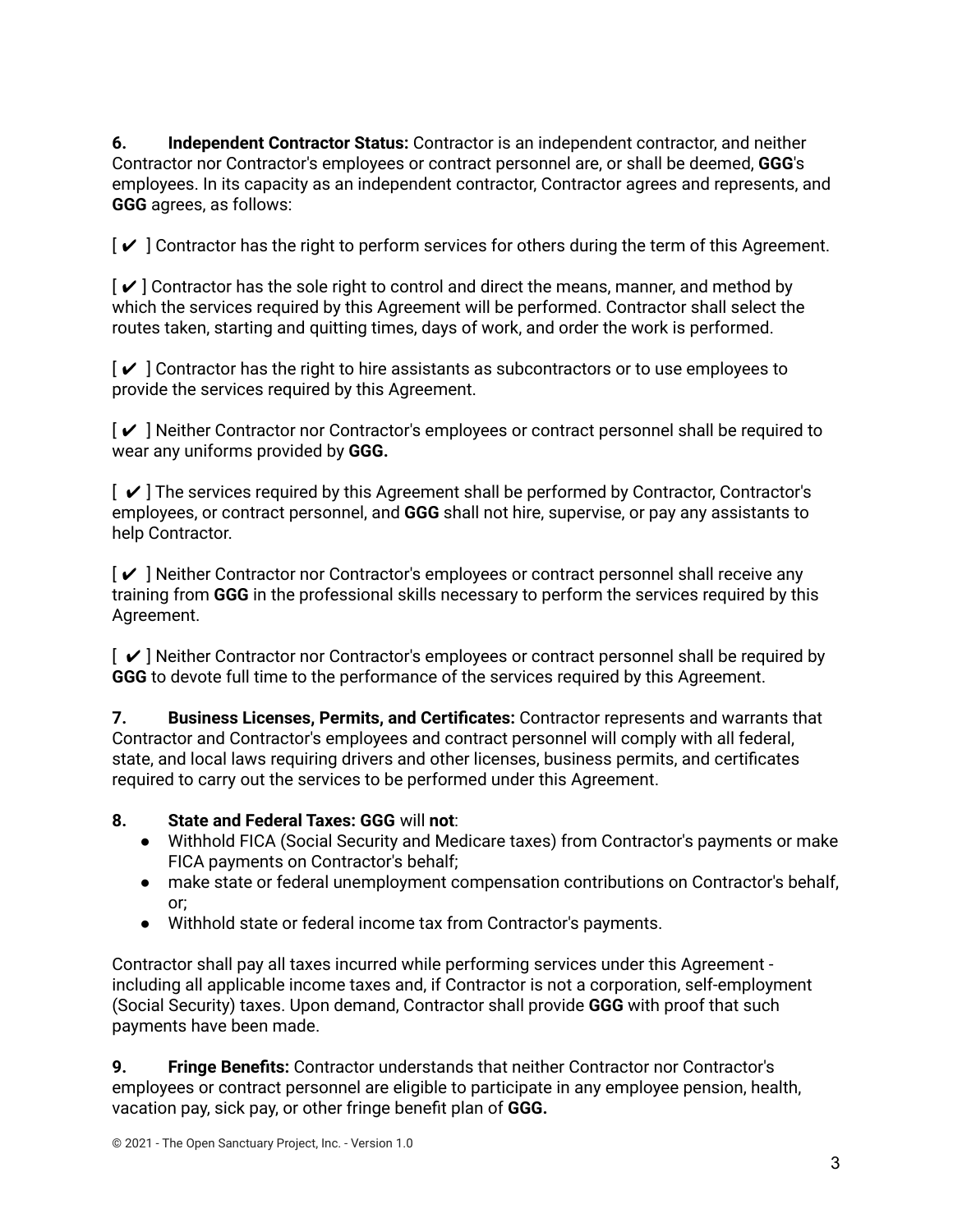**10. Unemployment Compensation: GGG** shall make **NO** state or federal unemployment compensation payments on behalf of Contractor or Contractor's employees or contract personnel. Contractor will not be entitled to these benefits in connection with work performed under this Agreement.

**11. Workers' Compensation: GGG** shall **NOT** obtain workers' compensation insurance on behalf of Contractor or Contractor's employees. If Contractor hires employees to perform any work under this Agreement, Contractor will cover them with workers' compensation insurance to the extent required by law and provide **GGG** with a certificate of workers' compensation insurance before the employees begin the work.

**12. Insurance: GGG** shall **NOT** provide insurance coverage of any kind for Contractor or Contractor's employees or contract personnel. Contractor shall obtain the following insurance coverage and maintain it during the entire term of this Agreement:

 $\mathcal{V}$  ] Automobile liability insurance for each vehicle used in the performance of this Agreement -- including owned, non-owned (for example, owned by Contractor's employees), leased, or hired vehicles -- in the minimum amount of  $S_{\text{max}}$  combined single limit per occurrence for bodily injury and property damage.

 $\lceil \boldsymbol{\checkmark} \rceil$  Comprehensive or commercial general liability insurance coverage in the minimum amount of  $\frac{S_{\text{max}}}{S_{\text{max}}}$  combined single limit, including coverage for bodily injury, personal injury, broad form property damage, contractual liability, and cross-liability.

Before commencing any work, Contractor shall provide **GGG** with proof of this insurance and with proof that **GGG** has been made an additional insured under the policies.

**13. Indemnification:** Contractor shall indemnify and hold **GGG** harmless from any loss or liability arising from performing services under this Agreement.

**14. Term of Agreement:** This agreement will become effective when signed by both parties and will terminate on the earlier of:

- The date Contractor completes the WORK consisting of eight Weekly Posts; or
- The date either party terminates the Agreement as provided by Section 15 below.

**15. Terminating the Agreement:** With reasonable cause, either GGG or Contractor may terminate this Agreement, effective immediately upon giving written notice. Reasonable cause includes:

- A material violation of this Agreement;
- Committing any act exposing the other party to liability to others for personal injury or property damage;
- **OR** either party may terminate this Agreement at any time by giving 3 days' written notice to the other party of the intent to terminate.

**16. Exclusive Agreement:** This constitutes the entire Agreement between Contractor and **GGG**.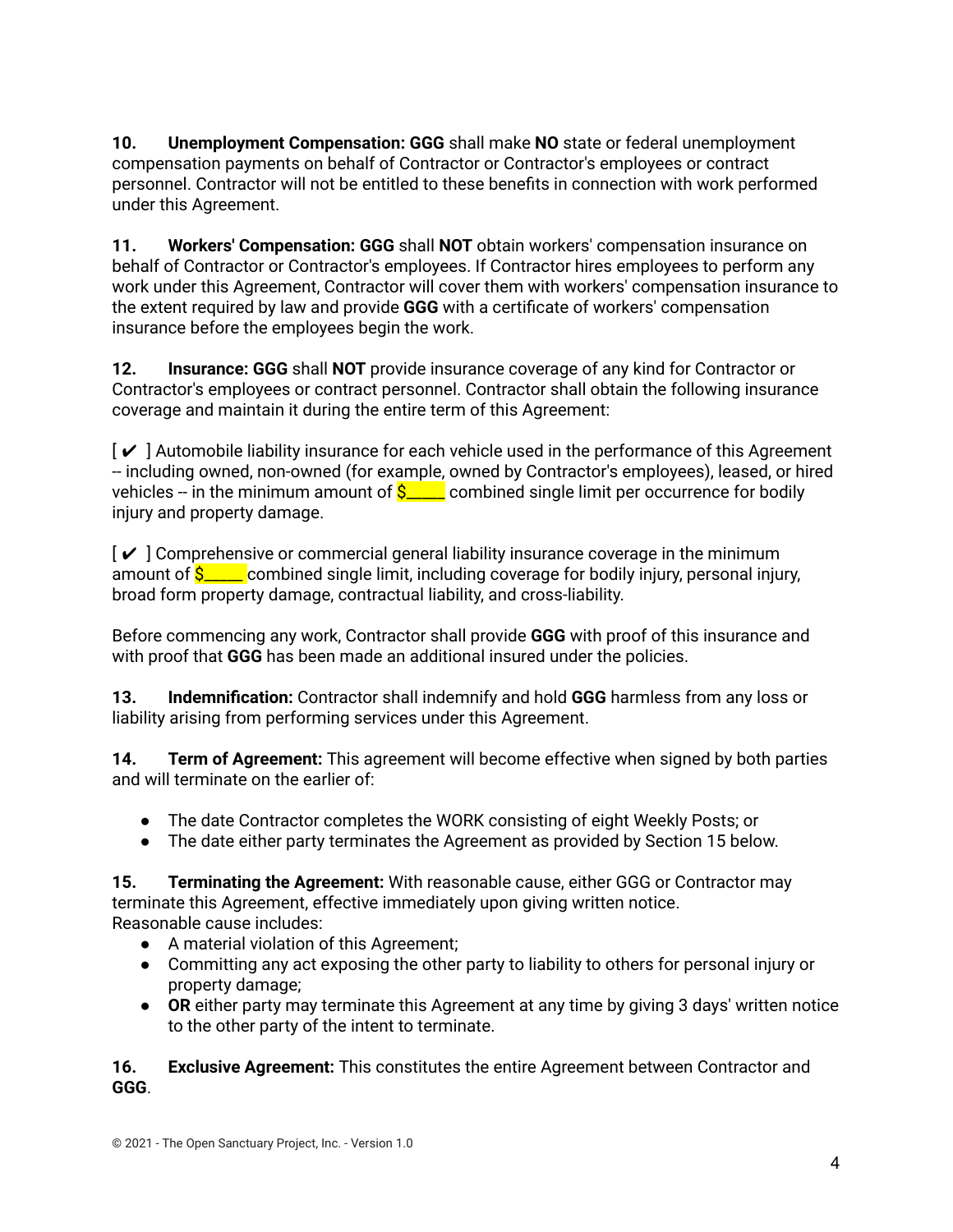**17. Modifying the Agreement:** This Agreement may be modified only by a writing signed by authorized representatives of both parties.

**18. Resolving Disputes:** If a dispute arises under this Agreement, the parties agree to first try to resolve the dispute with the help of a mutually agreed-upon mediator in Winnemac County, Winnemac. Any costs and fees other than attorney fees associated with the mediation shall be shared equally by the parties. If it proves impossible to arrive at a mutually satisfactory solution through mediation, the parties agree to submit the dispute to a mutually agreed-upon arbitrator in Winnemac County, Winnemac. Judgment upon the award rendered by the arbitrator may be entered in any court having jurisdiction to do so. Costs of arbitration, including attorney fees, will be allocated by the arbitrator.

**19. Confidentiality:** Contractor acknowledges that it may be necessary for **GGG** to disclose certain confidential and proprietary information to Contractor in order for Contractor to perform duties under this Agreement. Contractor acknowledges that disclosure to a third party or misuse of this proprietary or confidential information would irreparably harm GGG.

Accordingly, Contractor will not disclose or use, either during or after the term of this Agreement, any proprietary or confidential information of **GGG** without **GGG**'s prior written permission except to the extent necessary to perform services on **GGG**'s behalf.

Confidential and proprietary information includes:

- The written, printed, graphic, or electronically recorded materials furnished by **GGG** for Contractor to use;
- Any written or tangible information stamped "confidential," "proprietary," or with a similar legend, or any information that **GGG** makes reasonable efforts to maintain as confidential;
- Strategic, business or marketing plans or strategies, customer and vendor lists, operating procedures, trade secrets, design formulas, know-how and processes, computer programs and inventories, discoveries, and improvements of any kind, sales projections, and pricing information;
- Information belonging to customers and suppliers of **GGG** about whom Contractor gained knowledge as a result of Contractor's services to **GGG**.

Upon termination of Contractor's services to **GGG,** or at **GGG**'s request, Contractor shall deliver to **GGG** all materials in Contractor's possession relating to **GGG**'s work. Contractor acknowledges that any breach or threatened breach of Clause 19 of this Agreement will result in irreparable harm to **GGG** for which damages would be an inadequate remedy. Therefore, **GGG** shall be entitled to equitable relief, including an injunction, in the event of such breach or threatened breach of Clause 19 of this Agreement. Such equitable relief shall be in addition to **GGG**'s rights and remedies otherwise available at law.

## **20. Work Product and Associated Proprietary Information:**

(a) The product of all work performed under this Agreement ("Work Product"), including without limitation all notes, reports, documentation, drawings, computer programs,